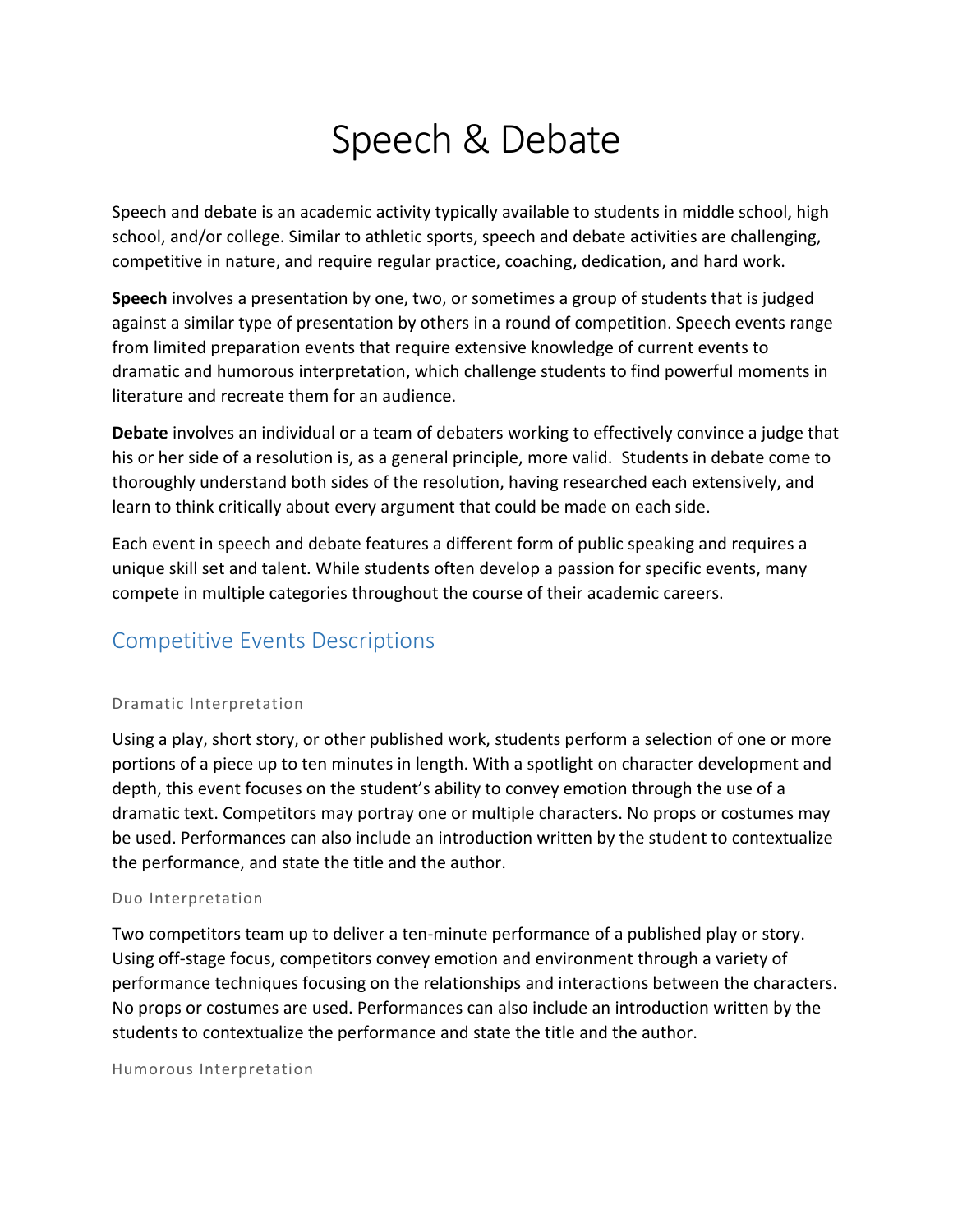Using a play, short story, or other published work, students perform a selection of one or more portions of a piece up to ten minutes in length. Humorous Interpretation is designed to test a student's comedic skills through script analysis, delivery, timing, and character development. Competitors may portray one or multiple characters. No props or costumes may be used. Performances can also include an introduction written by the student to contextualize the performance and state the title and the author.

### Original Oratory

Students deliver a self-written, ten-minute speech on a topic of their choosing. Limited in their ability to quote words directly, competitors craft an argument using evidence, logic, and emotional appeals. Topics range widely, and can be informative or persuasive in nature. The speech is delivered from memory.

## [Poetry](http://www.speechanddebate.org/oratory)

## United States Extemporaneous Speaking

Students are presented with a choice of three questions related to current events in the United States and, in 30 minutes, prepare a seven-minute speech answering the selected question. Students may consult articles and evidence they gather prior to the contest, but may not use the Internet during preparation. Topics range from political matters to economic concerns to U.S. foreign policy. The speech is delivered from memory.

#### International Extemporaneous Speaking

Students are presented with a choice of three questions related to international current events and, in 30 minutes, prepare a seven-minute speech answering the selected question. Students may consult articles and evidence they gather prior to the contest, but may not use the Internet during preparation. Topics range from country-specific issues to regional concerns to foreign policy. The speech is delivered from memory.

#### Lincoln-Douglas Debate

In this one-on-one format, students debate a topic provided by the National Speech & Debate Association. Topics range from individual freedom versus the collective good to economic development versus environmental protection. Students may consult evidence gathered prior to the debate but may not use the Internet in round. An entire debate is roughly 45 minutes and consists of constructive speeches, rebuttals, and cross-examination.

#### Policy Debate

A two-on-two debate that focuses on a policy question for the duration of the academic year, this format tests a student's research, analytical, and delivery skills. Policy debate involves the proposal of a plan by the affirmative team to enact a policy, while the negative team offers reasons to reject that proposal. Throughout the debate, students have the opportunity to cross